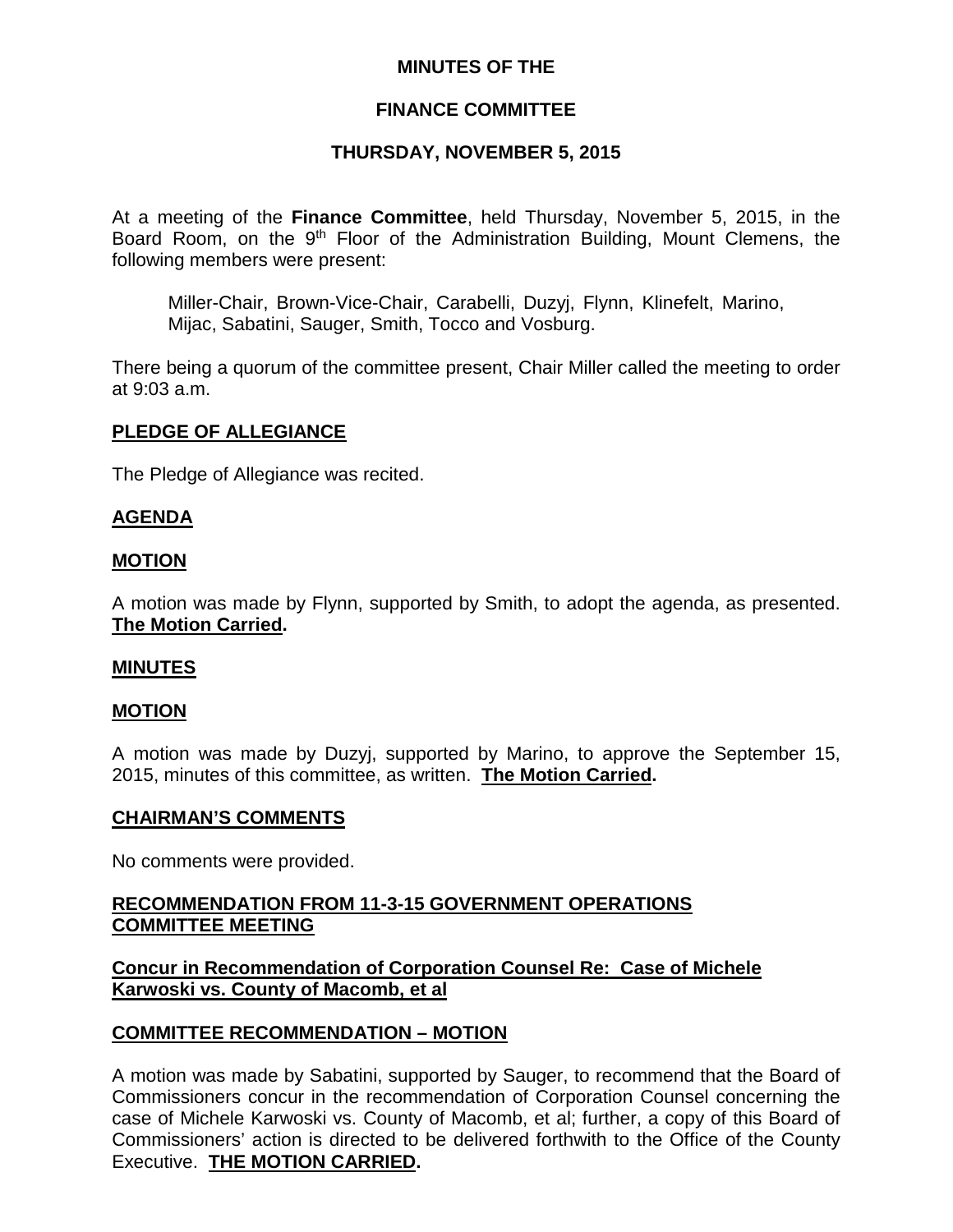## **RECOMMENDATION FROM 11-4-15 HEALTH AND HUMAN SERVICES COMMITTEE MEETING**

## **Southeastern Michigan Health Association (SEMHA) Contract/Health**

## **COMMITTEE RECOMMENDATION – MOTION**

A motion was made by Carabelli, supported by Smith, to recommend that the Board of Commissioners approve a contract allowing the Southeastern Michigan Health Association to coordinate and implement the County's Behavioral Risk Factor Survey for the Health Department; further, a copy of this Board of Commissioners' action is directed to be delivered forthwith to the Office of the County Executive. **THE MOTION CARRIED.**

# **RECOMMENDATIONS FROM 11-4-15 JUSTICE AND PUBLIC SAFETY COMMITTEE MEETING**

## **Amended Macomb Township Law Enforcement Services Contract/Sheriff**

## **COMMITTEE RECOMMENDATION – MOTION**

A motion was made by Sabatini, supported by Carabelli, to recommend that the Board of Commissioners concur with the Sheriff's request to amend the contract renewal for law enforcement services with Macomb Township for the term of January 1, 2016 through December 31, 2018 for a total three year cost of \$11,370,100; this includes the amendment amount of \$1,201,053; further, a copy of this Board of Commissioners' action is directed to be delivered forthwith to the Office of the County Executive. **THE MOTION CARRIED.**

## **Budget Amendment/Macomb Township Law Enforcement Services Contract/Sheriff**

### **COMMITTEE RECOMMENDATION – MOTION**

A motion was made by Marino, supported by Carabelli, to recommend that the Board of Commissioners concur with the Sheriff's request to amend the 2016 budget to reflect the additional \$393,149 in revenue from the amended Macomb Township law enforcement services contract; also, the corresponding expenditures in the budget; further, this budget action addresses budgetary issues only. It does not constitute the Commission's approval of any County contract. If a contract requires Commission approval under the County's Contracting Policy or the County's Procurement Ordinance, such approval must be sought separately; further, a copy of this Board of Commissioners' action is directed to be delivered forthwith to the Office of the County Executive. **THE MOTION CARRIED.**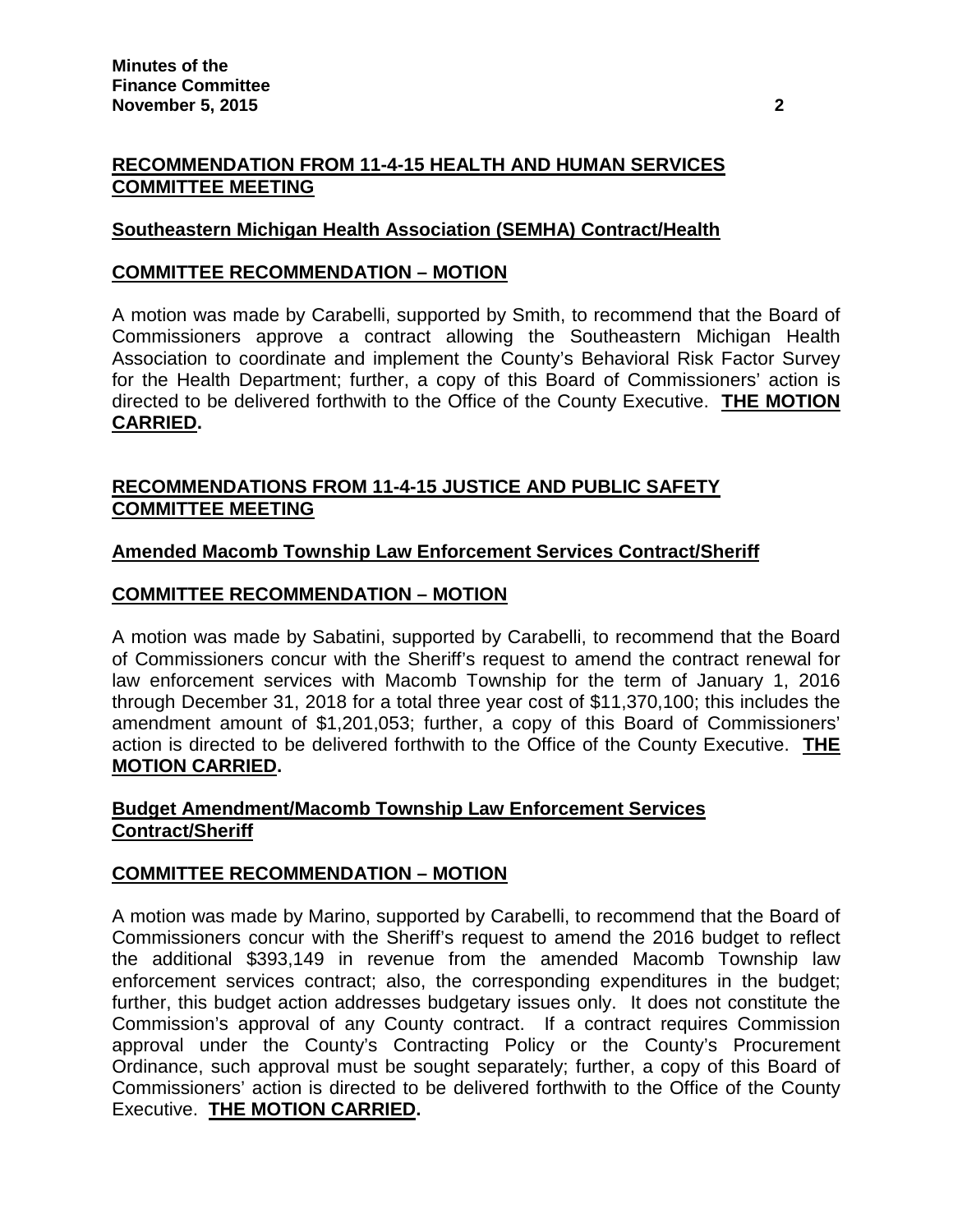# **Contract with Civil Staffing Resources LLC/Civil Division/Sheriff**

## **COMMITTEE RECOMMENDATION – MOTION**

A motion was made by Carabelli, supported by Smith, to recommend that the Board of Commissioners concur with the Sheriff's request to award Civil Staffing Resources LLC the bid for the operation of the Sheriff's Civil Division; 50 percent of all revenue will be paid to the County by the vendor; further, a copy of this Board of Commissioners' action is directed to be delivered forthwith to the Office of the County Executive. **THE MOTION CARRIED.**

# **Agreement with St. Clair County Family Court/Juvenile Justice Center**

# **COMMITTEE RECOMMENDATION – MOTION**

A motion was made by Carabelli, supported by Mijac, to recommend that the Board of Commissioners approve the agreement between Macomb County and St. Clair County Family Court providing detention services for all eligible youth as ordered by a St. Clair County judge or referee; further, a copy of this Board of Commissioners' action is directed to be delivered forthwith to the Office of the County Executive. **THE MOTION CARRIED.**

# **THIRD QUARTER DEPOSITORY RESOLUTION REPORT/TREASURER**

## **MOTION**

A motion was made by Flynn, supported by Marino, to receive and file the Third Quarter Depository Resolution Report. **The Motion Carried.**

# **BLUE CROSS BLUE SHIELD 2016 ADMINISTRATIVE AND STOP/LOSS FEES/FINANCE**

## **COMMITTEE RECOMMENDATION – MOTION**

A motion was made by Carabelli, supported by Sauger, to recommend that the Board of Commissioners approve the Blue Cross Blue Shield 2016 administrative and stop/loss fees; further, a copy of this Board of Commissioners' action is directed to be delivered forthwith to the Office of the County Executive.

John Anderson, Risk and Insurance Manager, gave an overview.

The following commissioners spoke: Miller and Carabelli.

Chair Miller called for a vote on the motion and **THE MOTION CARRIED.**